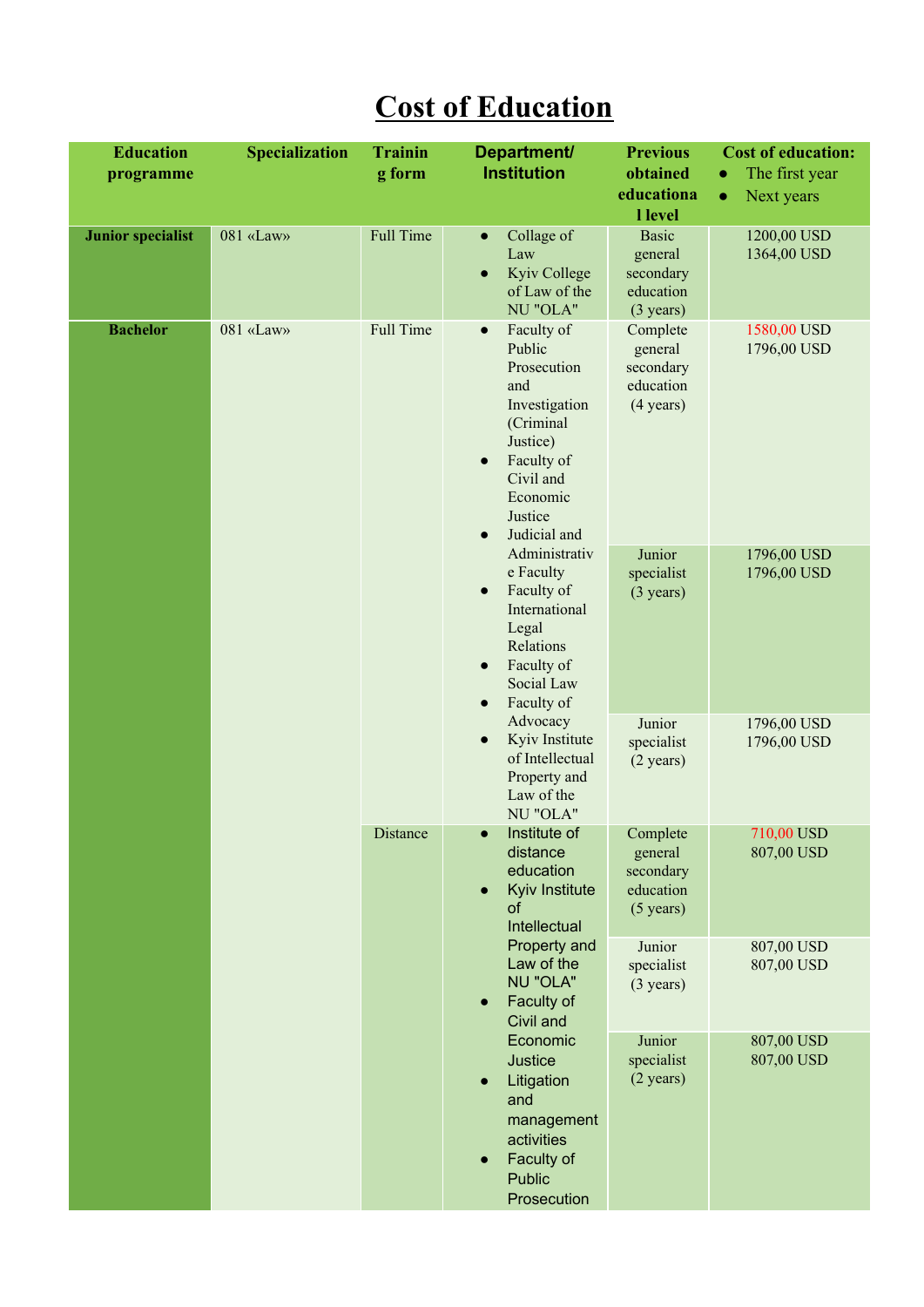|               |                            |                  | and<br>Investigation<br>(Criminal<br>Justice)                                                                                                                                                                                        |                                                                      |                            |
|---------------|----------------------------|------------------|--------------------------------------------------------------------------------------------------------------------------------------------------------------------------------------------------------------------------------------|----------------------------------------------------------------------|----------------------------|
|               | 054 «Sociology»            | <b>Full Time</b> | Faculty of<br>$\bullet$<br>Psychology,<br>Political<br>Science and<br>Sociology                                                                                                                                                      | Complete<br>general<br>secondary<br>education<br>$(4 \text{ years})$ | 920,00 USD<br>1046,00 USD  |
|               |                            |                  |                                                                                                                                                                                                                                      | Junior<br>specialist<br>$(3 \text{ years})$                          | 1046,00 USD<br>1046,00 USD |
|               | 052 «Political<br>Science» | <b>Full Time</b> | Faculty of<br>$\bullet$<br>Psychology,<br>Political<br>Science and<br>Sociology                                                                                                                                                      | Complete<br>general<br>secondary<br>education<br>$(4 \text{ years})$ | 920,00 USD<br>1046,00 USD  |
|               |                            |                  |                                                                                                                                                                                                                                      | Junior<br>specialist<br>$(3 \text{ years})$                          | 1046,00 USD<br>1046,00 USD |
|               | 053 «Psychology»           | <b>Full Time</b> | Faculty of<br>$\bullet$<br>Psychology,<br>Political<br>Science and<br>Sociology                                                                                                                                                      | Complete<br>general<br>secondary<br>education<br>$(4 \text{ years})$ | 920,00 USD<br>1046,00 USD  |
|               |                            |                  |                                                                                                                                                                                                                                      | Junior<br>specialist<br>$(3 \text{ years})$                          | 1046,00 USD<br>1046,00 USD |
|               | 061 «Journalism»           | <b>Full Time</b> | Faculty of<br>Journalism                                                                                                                                                                                                             | Complete<br>general<br>secondary<br>education<br>$(4 \text{ years})$ | 920,00 USD<br>1046,00 USD  |
|               |                            |                  |                                                                                                                                                                                                                                      | Junior<br>specialist<br>$(3 \text{ years})$                          | 1046,00 USD<br>1046,00 USD |
| <b>Master</b> | 081 «Law»                  | <b>Full Time</b> | Faculty of<br>$\bullet$<br>Public<br>Prosecution<br>and<br>Investigation<br>(Criminal<br>Justice)<br>Judical and<br>$\bullet$<br>Administartiv<br>e Faculty<br>Faculty of<br>$\bullet$<br>International<br>Legal<br><b>Relations</b> | Bachelor,<br>Specialist<br>$(1,4 \text{ years})$                     | 1920,00 USD<br>2183,00 USD |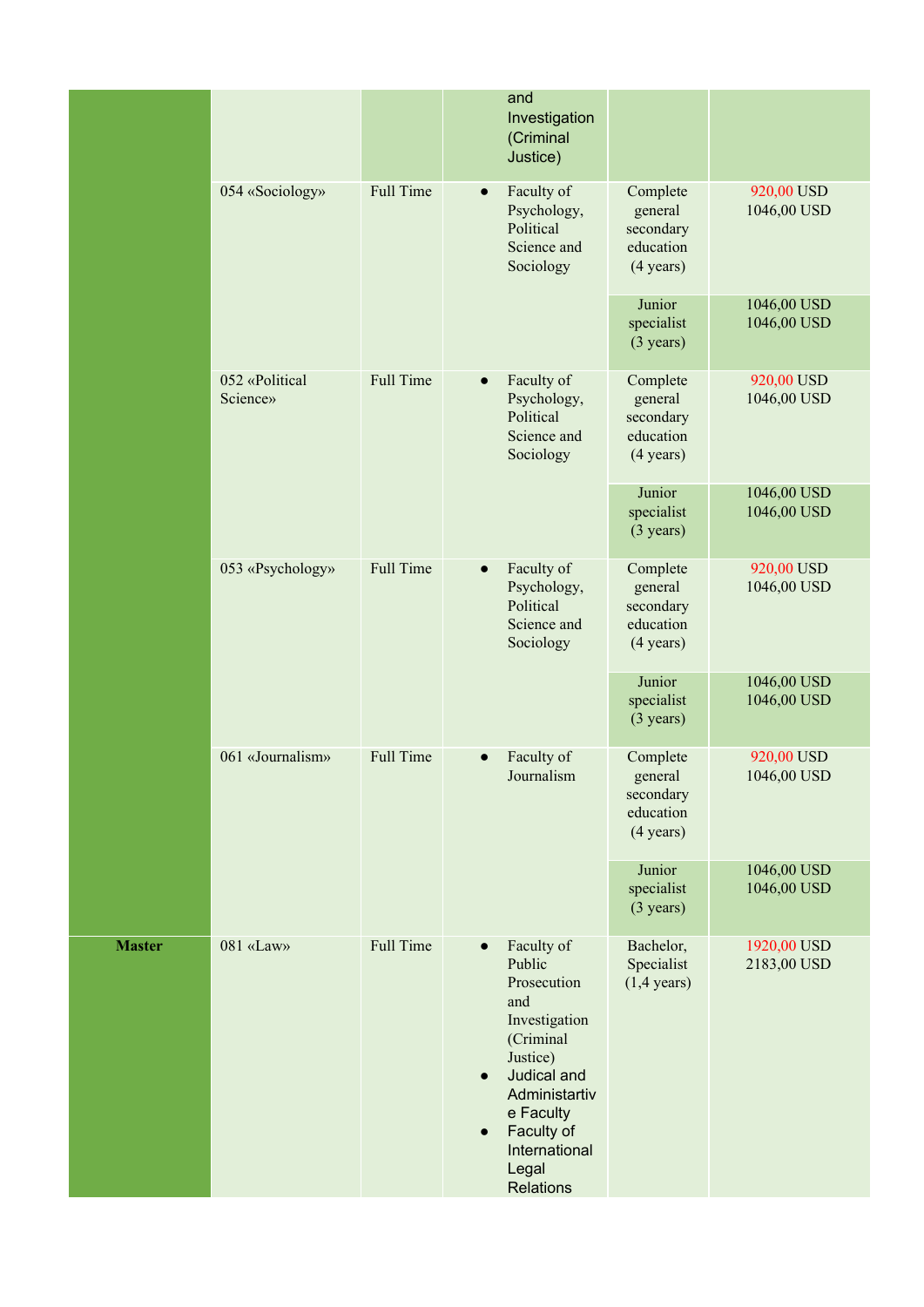|  |                                                                                 |                  | $\bullet$<br>$\bullet$ | Faculty of<br>Social Law<br>Faculty of<br>Advocacy<br>Kyiv Institute<br>of<br>Intellectual<br>Property and<br>Law of the<br>NU "OLA"                                                                                                                                                                                                                                                           |                                                  |                                   |
|--|---------------------------------------------------------------------------------|------------------|------------------------|------------------------------------------------------------------------------------------------------------------------------------------------------------------------------------------------------------------------------------------------------------------------------------------------------------------------------------------------------------------------------------------------|--------------------------------------------------|-----------------------------------|
|  |                                                                                 |                  | $\bullet$              | Faculty of<br>Public<br>Prosecution<br>and<br>Investigation<br>(Criminal<br>Justice)<br>Faculty of<br>Civil and<br>Economic<br>Justice<br>Judical and<br>Administrativ<br>e Faculty<br>Faculty of<br>International<br>Lagal<br><b>Relations</b><br>Faculty of<br>Social Law<br>Faculty of<br>Advocacy<br>Kyiv Institute<br>of<br>Intellectual<br>Property and<br>Law of the<br><b>NU "OLA"</b> | Bachelor,<br>Specialist<br>$(1,9 \text{ years})$ | 1920,00 USD<br>2183,00 USD        |
|  |                                                                                 | <b>Distance</b>  | $\bullet$              | Institute of<br>distance<br>education<br>Kyiv Institute<br>of<br>Intellectual<br>Property and<br>Law of the<br>NU "OLA"                                                                                                                                                                                                                                                                        | Bachelor,<br>Specialist<br>$(1,4 \text{ years})$ | 1670,00 USD<br>1899,00 USD        |
|  | 081 «Law»<br>specialization<br>«International and<br>European Law»<br>(English) | <b>Full Time</b> | $\bullet$              | Faculty of<br>International<br>Legal<br><b>Relations</b>                                                                                                                                                                                                                                                                                                                                       | Bachelor,<br>Specialist<br>$(1,4 \text{ years})$ | 1950,00 USD 2217,00<br><b>USD</b> |
|  | 054 «Sociology»                                                                 | <b>Full Time</b> | $\bullet$              | Faculty of<br>Psychology,<br>Political<br>Science and<br>Sociology                                                                                                                                                                                                                                                                                                                             | Bachelor,<br>Specialist<br>$(1,4 \text{ years})$ | <b>1200 USD</b><br>1365 USD       |
|  | 073 «Management»<br>(Intellectual                                               | <b>Full Time</b> | $\bullet$              | Kyiv Institute<br>of                                                                                                                                                                                                                                                                                                                                                                           | Bachelor,<br>Specialist                          | 1820,00 USD<br>2069,00 USD        |